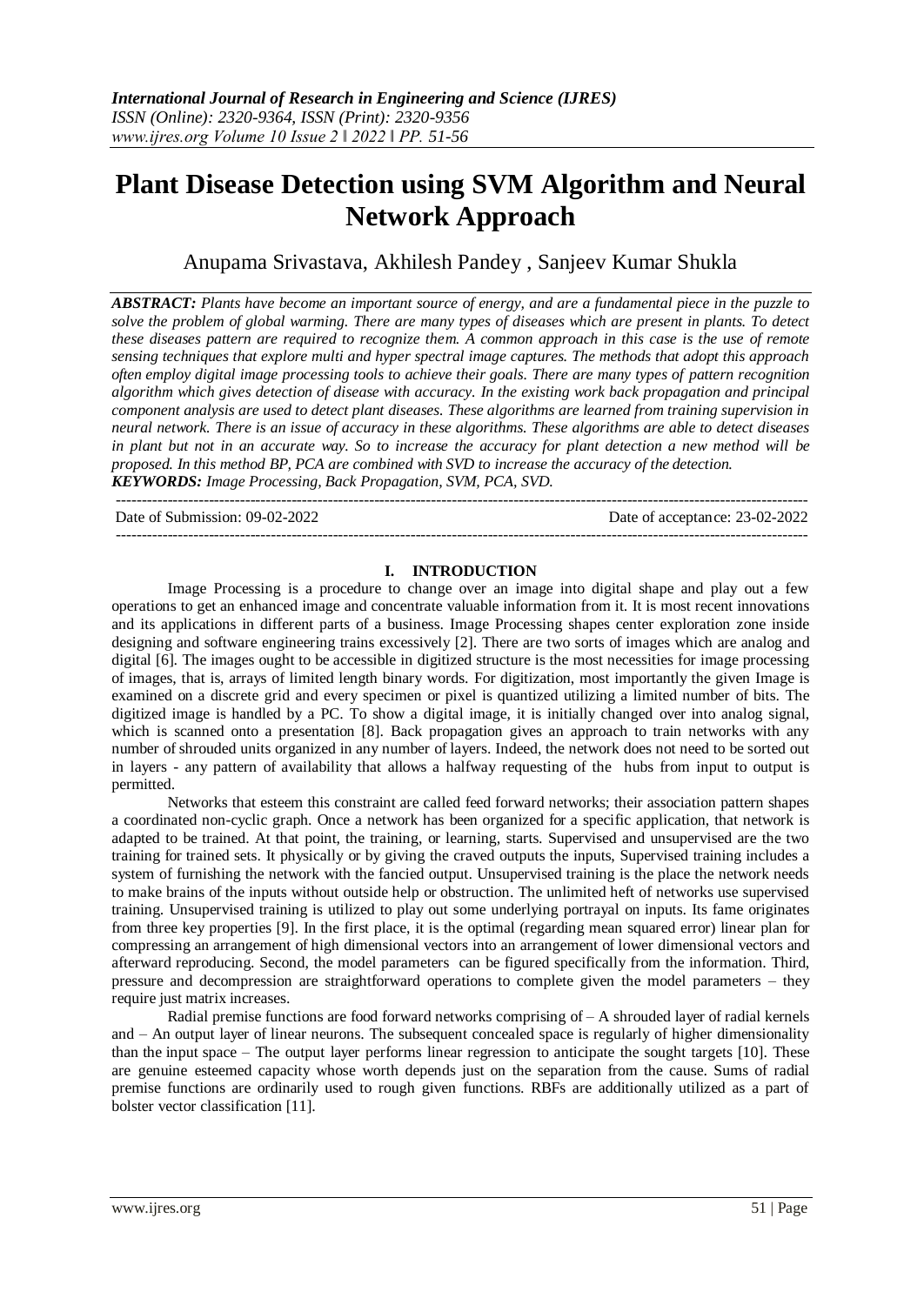## **II. LITERATURE REVIEW**

In [1] a study on various classification techniques that can be utilized for plant leaf diseases classification is done. This paper gives a diagram of various classification techniques utilized for plant leaf disease classification. The k- nearest-neighbor strategy is maybe the least difficult of all algorithms for predicting the class of a test illustration. A conspicuous hindrance of the k-NN strategy is the time complexity of making forecasts. Moreover, neural networks are tolerant to noisy inputs. Be that as it may, it is difficult to comprehend structure of algorithm in neural network. SVM was discovered focused with the best accessible machine learning algorithms in arranging high-dimensional information sets. In SVM computational complexity is decreased to quadratic enhancement issue and it's anything but difficult to control complexity of decision principle and frequency of error. Drawback of SVM is it's hard to decide optimal parameters when training information is not linearly divisible.

In [3] a philosophy for identifying plant diseases early and precisely, utilizing different image processing techniques and counterfeit neural network (ANN). The framework created here is for plant diseases acknowledgment, the advancement of good classification techniques and exact components is critical keeping in mind the end goal to run the framework continuously. In this way proposed approach which depends on Gabor channel for highlight extraction and ANN classifier for classification showed signs of improvement results and acknowledgment rate up to 91%. An ANN based classifier is embraced which utilizes the mix of shading and surface components to perceive and characterize distinctive plant diseases. The outcomes are empowering and guarantee the advancement of a decent machine vision framework in the zone of acknowledgment and classification of plant diseases.

In [4] a system to perceive the disease of two plants. This examination has been done on two grapes plants and two wheat plants to enhance exactness utilizing image processing techniques. Back propagation (BP) networks were utilized as the classifiers to distinguish grape diseases and wheat diseases, individually. The outcomes demonstrated that identification of the diseases could be successfully accomplished utilizing BP networks. While the magnitude of the element information were not decreased by utilizing principal component analysis (PCA), the optimal acknowledgment results for grape diseases were gotten as the fitting precision and the expectation exactness were both 100% and that for wheat diseases were acquired as the fitting exactness and the forecast exactness were both 100%. While the measurements of the element information were lessened by utilizing PCA, the optimal acknowledgment result for grape diseases was acquired as the fitting exactness was 100% and the forecast precision was 97.14%, and that for wheat diseases was gotten as the fitting exactness and the expectation precision were both 100%.

In [5] a system to distinguish diseases of plants utilizing image processing. This goes under automatic plant disease identification. There are number of colors for disease set apart as a dark spot and intensity for color segmentation. RGB image can be utilized for color segmentation. In this paper an examination of the result of CIELAB, HSI and YCbCr color space during the time spent disease spot identification is finished. Image smoothing is finished by middle channel. Otsu technique on color component to distinguish the disease spot can be connected for limit values. An algorithm which is autonomous of background plant sort, noise and disease spot color was produced and examinations were passed out on various "Monocot" and "Dicot" family plant leaves with both, noise free (white) and noisy background.

In [12] authors examined about the noisy image and connected Adaptive median filter to expel noise from the image and gives output as a filtered image. The evaluated Error and average error of the qualities put away in filtered image matrix have been ascertained with reference to the qualities put away in unique information matrix with the end goal of checking of appropriate noise expulsion. Presently information of every pixel has been changed over into binary number (8 bit) from decimal qualities. This procedure keeps on creating new information matrix with new distinctive arrangement of qualities. This information matrix has been taken as unique information matrix and spared in information bank. Presently for acknowledgment, another test image has been stepped as salt and pepper noise insertion, evacuation of noise utilizing adaptive median filter as specified before have been connected to get another test matrix.

In [7] authors depict the investigation on plant diseases which are obvious by the naked eye and effortlessly perceptible. Creepy crawlies assumes real part to damage nay crop or plant. The pesticides and bug sprays are not generally supportive for the development of the crop, some of the time it contains poisons which may hurts some flying creatures moreover. The fundamental point of this paper is to gauge the effected territory of stem and base of the plant which is contaminated with disease. It results in low throughput. This paper gives different development techniques to the detection of plant diseases utilizing image processing. This will enhance throughput and identifies diseases automatically.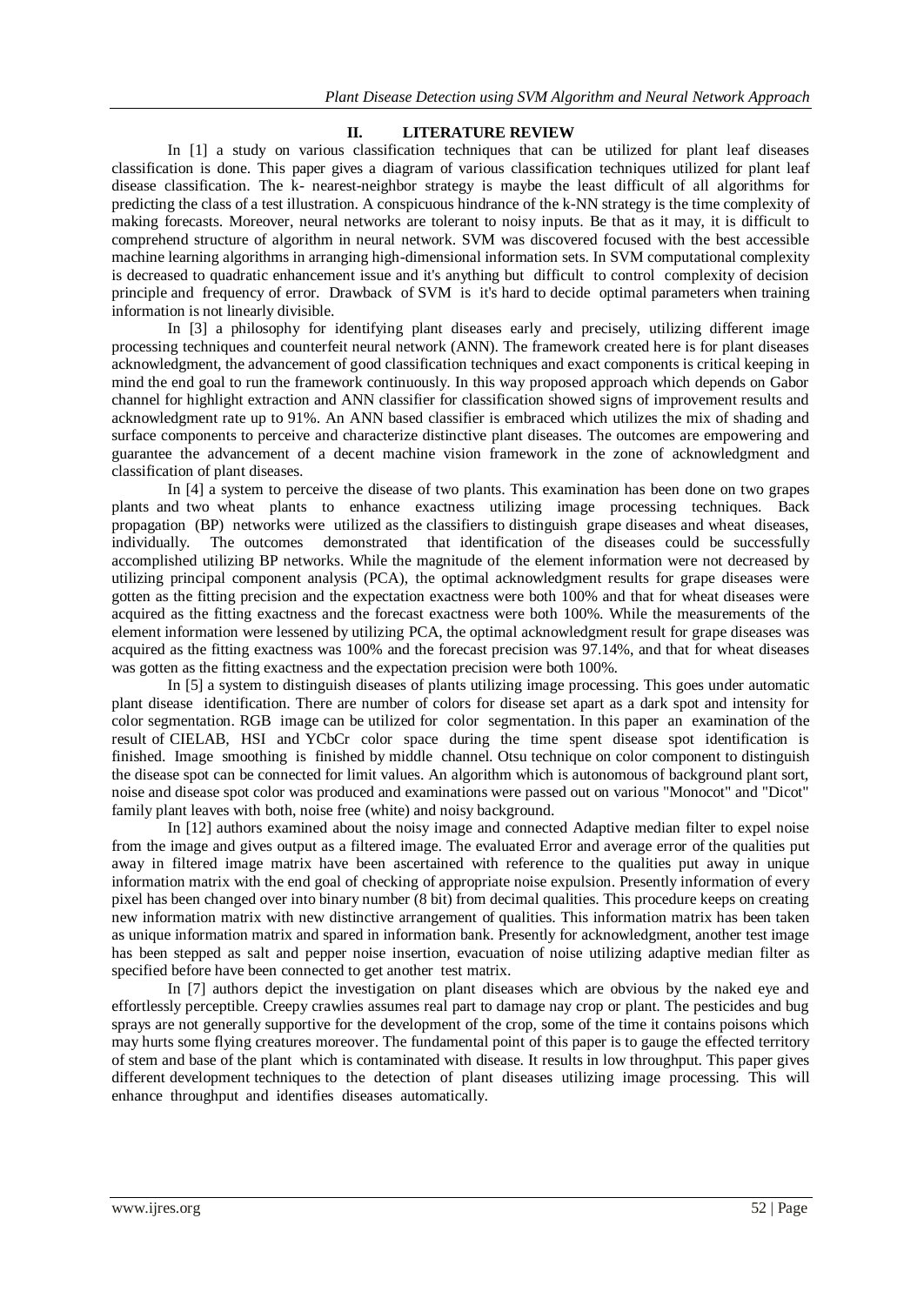# **III. SUPPORT VECTOR MACHINES(SVM)**

Based on statistical learning hypothesis, support vector machines (SVM) calculation has a strong mathematical hypothetical establishment and thorough hypothetical investigation, which has the advantage of hypothetical fulfillment, worldwide optimization, adaptability, and great generalization capacity. It is to a great extent tackled the past issues of picking machine learning model, over-fitting, non-linear, the scourge of dimensionality, local minimum points etc. It utilizes the structural danger minimization standard, which minimizes the observational danger; in the meantime effectively enhance generalization capacity of the calculation.

The calculation is to utilize genetic calculation to advance the SVM model parameters, the fundamental strides of it are as per the following:

a. Choose the underlying population of individuals haphazardly;

b. Evaluate the fitness of every individual in that population;

c. Select another generation of population from the past generation by utilizing selection operator;

d. Take the crossover and mutation operation on the present population, then take the evaluation, selection, crossover and mutation operation on the new breed, and proceed.

e. If the fitness capacity estimation of ideal individual is sufficiently expansive or the calculation have run numerous generations, and the ideal fitness estimation of the individual can't be changed clearly, then we get the ideal estimation of kernel capacity parameter , punishment component, and coldhearted loss capacity, and we can likewise get the ideal classifier by the preparation datum.

Keeping in mind the end goal to utilize a SVM to take care of a grouping or regression issue on data that is not linearly separable, we have to first pick a kernel and relevant parameters which you expect may outline non-linearly separable data into a feature space where it is linearly separable. This is a greater amount of a workmanship than a definite science and can be accomplished observationally - e.g. by trial and error. Sensible kernels to begin with are the Radial Basis, Polynomial and Sigmoidal kernels.

## **IV. PROPOSED TECHNIQUE**

There are three types of algorithm which will be used in the proposed methods. These methods are:

**A. Back-propagation Algorithm (BPA):** Back-propagation provides a way to train networks with any number of hidden units arranged in any number of layers. In fact, the network does not have to be organized in layers.

**B. Principal Component Analysis (PCA)**: Principal Component Analysis is a mathematical Procedure that makes use of orthogonal transformation to convert a set of observation of correlated variables and uncorrelated variables.

## **C. Singular Value Decomposition (SVD):**

Singular Value Decomposition (SVD) is said to be a significant topic in linear algebra by many renowned mat hematicians. SVD is robust and reliable orthogonal matrix decomposition method. Due to SVD conceptual and stability reasons, it becomes more and more popular in signal processing area. SVD is an attractive algebraic transform for image processing. SVD has prominent properties in imaging.

The main SVD properties that may be utilized in image processing. Although some SVD properties are fully utilized in image processing, others still needs more investigation and contributed to. A key property of SVD is its relation to the rank of a matrix and its ability to approximate matrices of a given rank. In first two algorithms BPA and PCA has less accuracy which is unable to detect accurate diseases in plants. But with the help of SVD we will enhanced the accuracy of the plant diseases so that it can be detected accurately. Following research methodologies are used and are explained in flowchart:-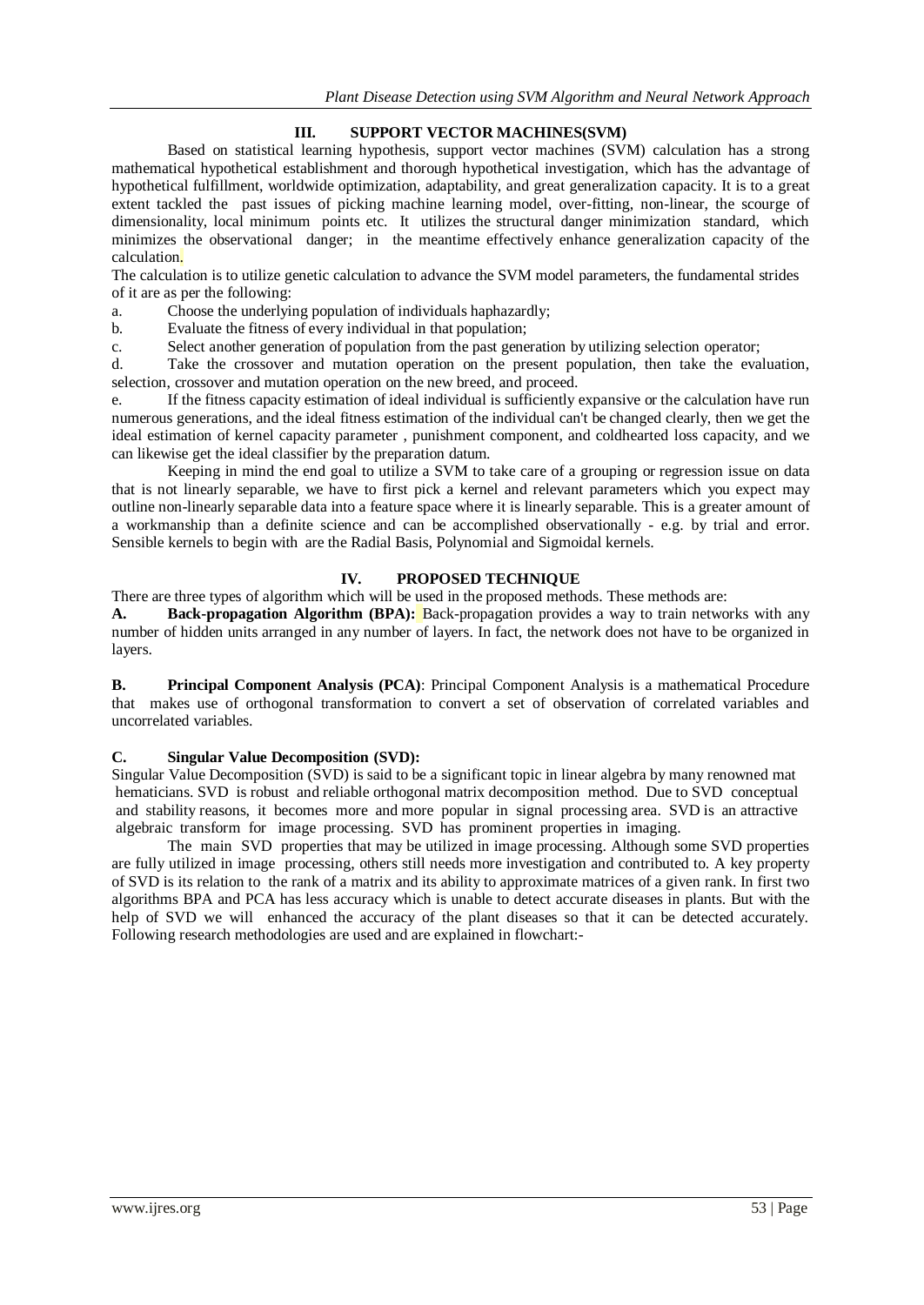

There are two data sets in which images are placed for comparison names as training data image and another one is train data image. After load both image we have to do extreme detection in which we match each and every position of image which we have to compare with training image. Then we generate descriptors which is a sparse feature representation that consists of both feature extraction and detection. We only use the feature extraction component. In the feature consistence resistance the points or descriptors which we find in the basic image with same dimensions similarly in another image, so we have to used consistence approach for matching between two images. In the scale angle point one image is placed at 90 angle another will place at different angle then their position of object in image will be same. After that some points are not clearly seen when we change their angles, so filtering process used to filter image or object in image. Then matching process start in which according to descriptors or key points found in basic or compare image. Using that it will match and give the result how many number of points will match in the final output. After that find the black pixel in the image because in the leaf or plant where is another color spot which is different from Green color that is shown in black color pixel after that it will show healthy or diseased image based on black pixel or spot image. Then result image is declared.

### **V. EXPERIMENTAL RESULTS**

As shown in figure 2, the dataset is taken which contain multiple images and this dataset will be put into the folder named as training dataset. The second folder called train dataset contains some images. The images of the train folder will match with the images of the trained folder for the feature matching SIFT algorithm will be applied.



**Figure 2 Healthy Part of leaf**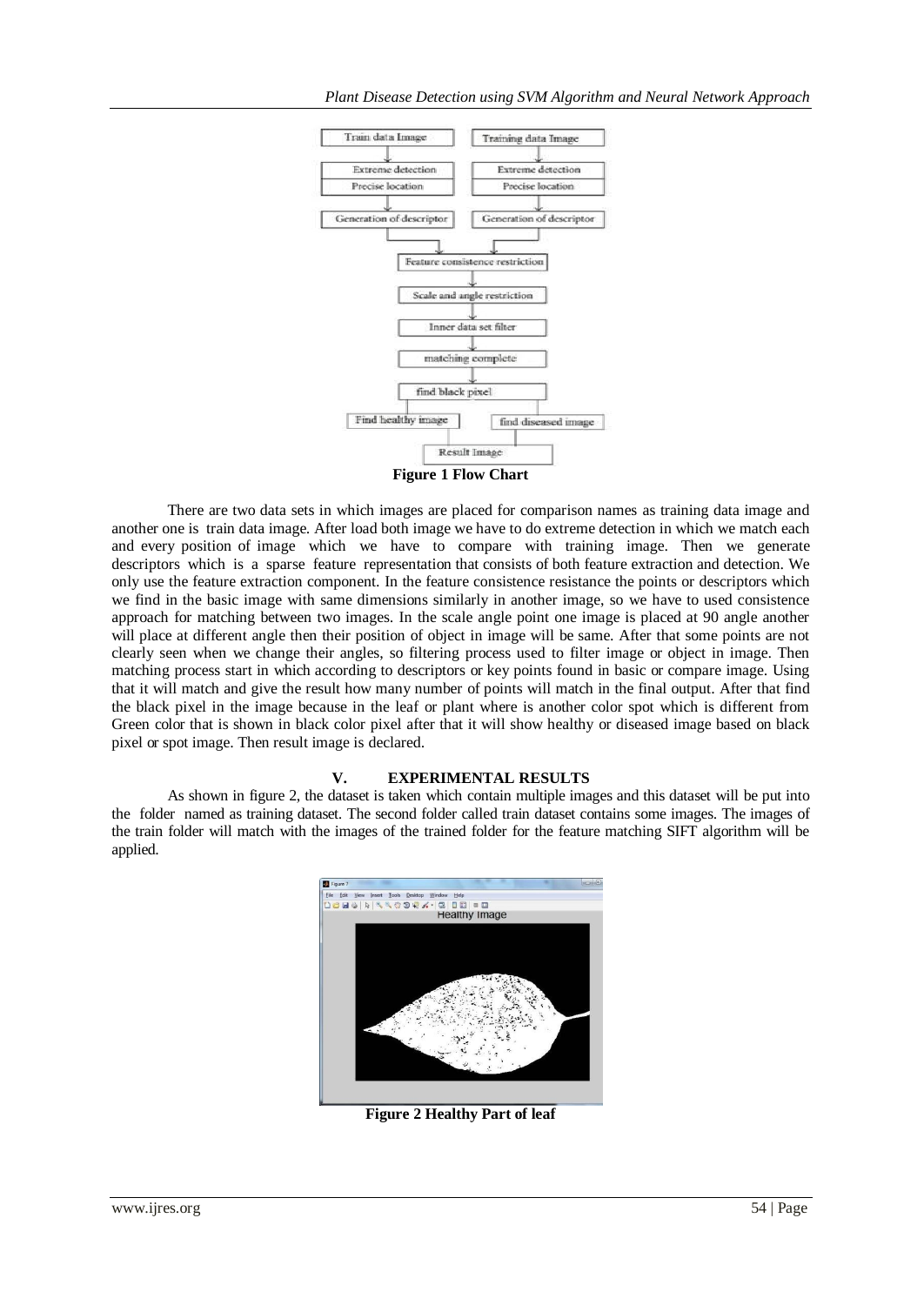

**Figure 3 Diseased Part of leaf**

As shown in figure 3, the images of the train folder will match with the images of the trained folder for the feature matching SIFT algorithm will be applied. In the figure, leaf whose features are matched will be extracted and in that leaf where are the diseases will be detected using enhanced SVM. The black background from the leaf will be extracted to know that how much portion of the leaf will be cut.



**Figure 4 Area of Disease**

As shown in figure 4, the SATURATION value of infected leaf will be calculated which helps to increase detected accuracy. In this figure the enhanced SVM algorithm will be applied which will separate the uninfected portion of the leaf. The enhanced SVM algorithm will separate the infected part of the leaf. The SVM shows the portion that how much part is infected which is 5.54 %

### **VI. CONCLUSION**

In this study, two types of diseases of grapes and wheat was detected named grape downy mildew and grape powdery mildew and wheat stripe rust and wheat leaf rust with BP networks. Three color features color, texture and shape and their combination was used. Image recognition using BP network was also conducted based on dimension reduced data obtained by PCA. PCA was used to reduce the dimensions of feature data of extracted images. By this method, the plant diseases can be identified at the initial stage itself and control can be obtained. Although the optimal recognition result were good and get the required results when the dimensions of the feature data was reduced by the PCA but when compared accuracies was lower. Better recognition results may be obtained if some other methods could be used to reduce the dimensions of the feature data.

### **REFERENCES**

- [1]. Savita N. Ghaiwat, Parul Arora, "Detection and Classification of Plant Leaf Diseases Using Image processing Techniques: A Review", International Journal ofRecent Advances in Engineering and Technology, ISSN(online) :2347-2812, Volume 2 Issues 3 2014
- [2]. Prof. Sanjay B. Dhaygude and Mr.Nitin P.Kumbhar, "Agricultural plant Leaf Disease Detection Using Image Processing" International Journal of Advanced Research in Electrical,Electronics and Instrumentation Engineering Vol. 2, Issue , January 2013
- [3]. Anand.H.Kulkarni and Ashwin Patil R. K, "Applying image processing technique to detect plant diseases", International Journal of Modern Engineering Research (IJMER), Vol.2, Issue.5, Sep-Oct. 2012 pp-3661-3664 ISSN: 2249-6645 2012
- [4]. Haiguang Wang, Guanlin Li, Zhanhong Ma, Xiaolong Li, "Image Recognition of Plant Diseases Based on Backpropagation Networks", 5th International Congress on Image and Signal Processing (CISP 2012) 2012